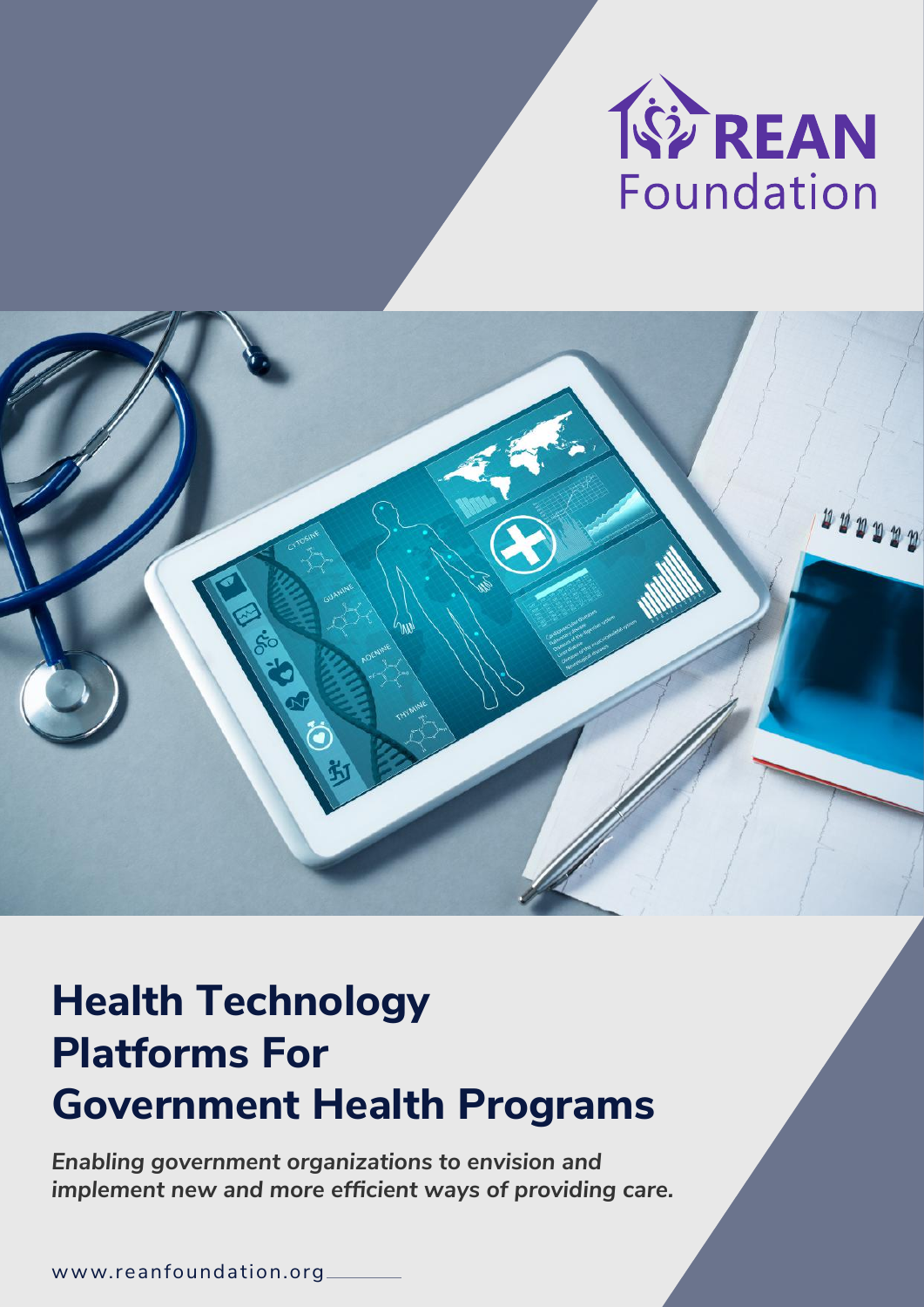Mobile health and wellness platforms are rapidly creating new possibilities for health care service and delivery. Technological interventions are helping government healthcare centres to provide clinical support in remote, rural locations by overcoming geographical barriers. REAN Foundation health and wellness technology can support government healthcare organizations in achieving early and faster diagnoses as well as improving delivery and management of healthcare services by enhancing access, efficiency and quality at a low cost.

#### **Challenges Faced**

- ▶ Govt. healthcare schemes suffer from deficient infrastructure to reach and serve remote areas.
- ▶ Majority households are unable to access or afford continuous preventive and rehabilitation care.
- ▶ Public health programs lag due to limited physical resources including physicians, paramedics and hospital space.
- $\triangleright$  Populations in rural areas lack the right nutrition guidance and understanding of symptoms to identify illnesses in time and care for patients.
- Government healthcare sector is in need of technical expertise to operationalize solutions that are proven in private sector.



### **Benefits of Using Mobile Health Technology**



- ▶ Low-Tech native language based services are critical for medical expertise to reach remote areas.
- ▶ Availability of preventative care at home will improve continuous care accessibility and affordability and reduce healthcare costs of government programs.
- $\blacktriangleright$  Remote healthcare can mitigate the lack of doctors and medical resources.
- $\blacktriangleright$  Remote healthcare capability will provide assistance and education to patients and mitigate the medical staff shortage.
- **Technology will empower social workers,** allowing them to handle a broader array of health conditions, thus providing employment opportunities and increasing economic growth.

Insights: (use slide 19 + recently published resources)